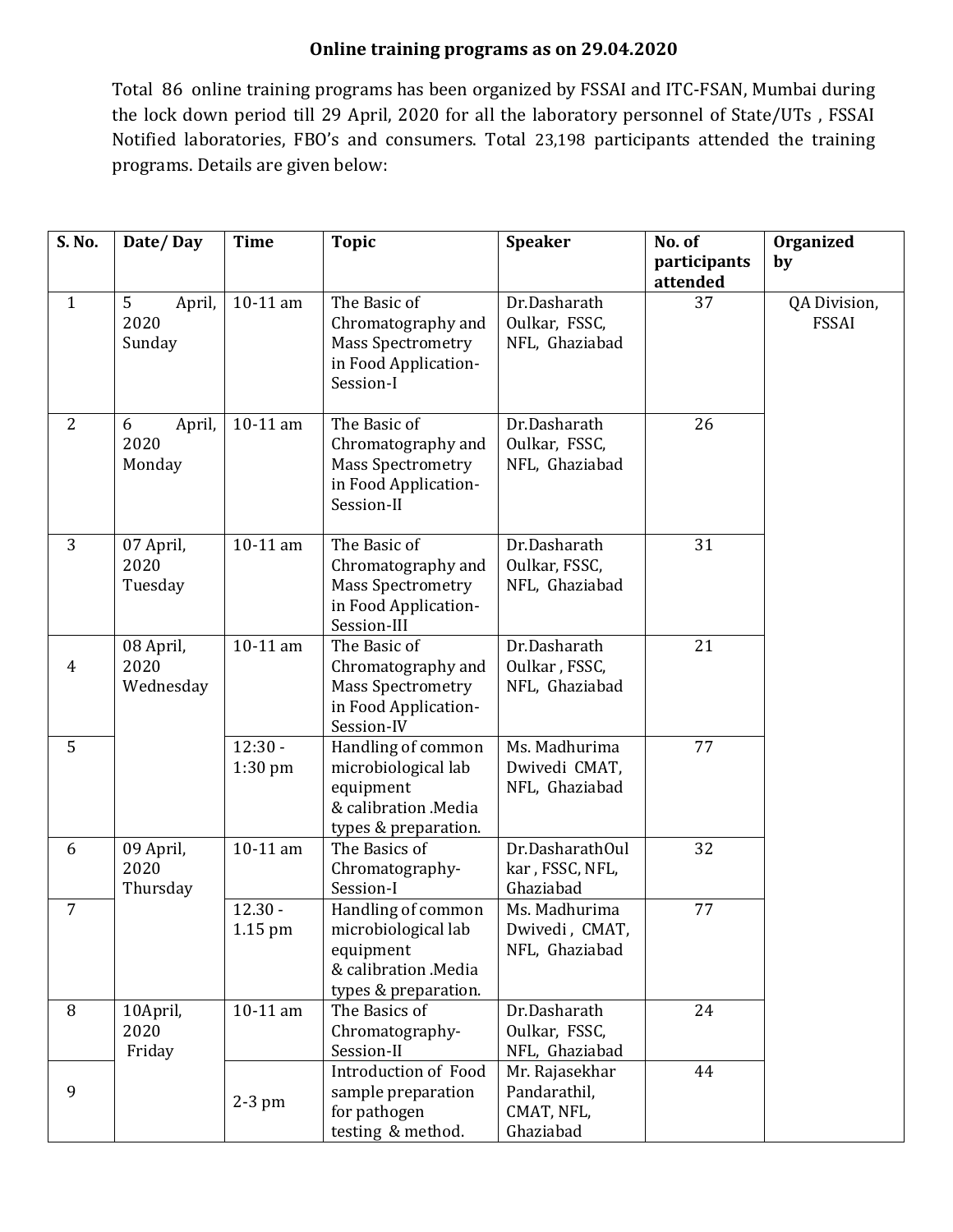| 10 | 11 April, |            | The Basics of                     | Dr. Dasharath                    | 22  |  |
|----|-----------|------------|-----------------------------------|----------------------------------|-----|--|
|    | 2020      | 10-11 am   | Chromatography-                   | Oulkar, FSSC,                    |     |  |
|    | Saturday  |            | Session-III                       | NFL, Ghaziabad                   |     |  |
| 11 |           |            | Water quality for                 | Mr. Gourab Gosh,                 | 26  |  |
|    |           | $2-3$ pm   | microbiology                      | CMAT, NFL,                       |     |  |
|    |           |            |                                   | Ghaziabad                        |     |  |
| 12 | 12 April, | 10-11 am   | The Basics of                     | Mr. Ramiz M. R.                  | 100 |  |
|    | 2020      |            | Chromatography-                   | Azad, FSSC, NFL,                 |     |  |
|    | Sunday    |            | Session-IV                        | Ghaziabad                        |     |  |
| 13 |           |            | <b>Food Sampling</b>              | Ms. Kalpana Patil                | 100 |  |
|    |           | 11-12 pm   | Method for                        | Doke, NCML, Navi                 |     |  |
|    |           | pm         | Microbiology                      | Mumba                            |     |  |
|    |           |            | Analysis (Handling,               |                                  |     |  |
|    |           |            | Storage & Transport)              |                                  |     |  |
| 14 |           | 3-4 pm     | <b>Food Sampling</b>              | Ms. Kalpana Patil                | 100 |  |
|    |           |            | Method for                        | Doke, NCML, Navi                 |     |  |
|    |           |            | Microbiology                      | Mumbai                           |     |  |
|    |           |            | Analysis (Handling,               |                                  |     |  |
|    |           |            | Storage & Transport)              |                                  |     |  |
| 15 | 13April,  | $9:45-$    | Basics of LC-MS/MS-               | Mr. Ramiz M. R.                  | 79  |  |
|    | 2020      | 10:30 am   | Session-I                         | Azad, FSSC, NFL,                 |     |  |
|    | Monday    |            |                                   | Ghaziabad                        |     |  |
| 16 |           | $2-3$ pm   | Pour Plate and                    |                                  | 01  |  |
|    |           |            | <b>Spread Plate</b>               | Mr. Parag                        |     |  |
|    |           |            | techniques in<br>reference to ISO | Vachhani CMAT,<br>NFL, Ghaziabad |     |  |
|    |           |            | guidance                          |                                  |     |  |
| 17 | 14April,  | 9:45-10:30 | Features of TSQ                   | Mr. Ramiz M. R.                  | 85  |  |
|    | 2020      | am         | Quantity &                        | Azad, FSSC, NFL,                 |     |  |
|    | Tuesday   |            | Applications in Food              | Ghaziabad                        |     |  |
|    |           |            | Safety                            |                                  |     |  |
| 18 |           | $2 - 3$ pm | Laboratory Exercise               | Mr.                              | 45  |  |
|    |           |            | - Pour plate, Spread              | VirenderAsati,                   |     |  |
|    |           |            | Plate & Brief about               | CMAT, NFL,                       |     |  |
|    |           |            | PT testing media -                | Ghaziabad                        |     |  |
|    |           |            | types & preparations              |                                  |     |  |
| 19 | 15 April, | 9:45-10:30 | Multiresidue                      | Mr. Ramiz M. R.                  | 58  |  |
|    | 2020      | am         | pesticides analysis in            | Azad, FSSC, NFL,                 |     |  |
|    | Wednesday |            | different food                    | Ghaziabad                        |     |  |
|    |           |            | matrices by LCMSMS                |                                  |     |  |
| 20 |           |            | Membrane filtration:              | Mr. Parag                        | 100 |  |
|    |           | $2 - 3$ pm | concept and                       | Vachhani CMAT,                   |     |  |
|    |           |            | methodology                       | NFL, Ghaziabad                   |     |  |
| 21 |           |            |                                   | Mr. Shrinivas B                  | 100 |  |
|    |           |            | Overcoming the                    | Joshi, AGM -                     |     |  |
|    |           |            | challenges in the                 | Food &                           |     |  |
|    |           | $3-4$ pm   | analysis of anionic               | Environment                      |     |  |
|    |           |            | polar pesticides:                 | Market                           |     |  |
|    |           |            | Session-I                         | Waters India Pvt.                |     |  |
|    |           |            |                                   | Ltd.                             |     |  |
| 22 | 16April,  | 9:45-10:30 | Multiresidue                      | Mr. Ramiz M. R.                  | 100 |  |
|    | 2020      | am         | pesticides analysis in            | Azad, FSSC, NFL,                 |     |  |
|    | Thursday  |            | different food                    | Ghaziabad                        |     |  |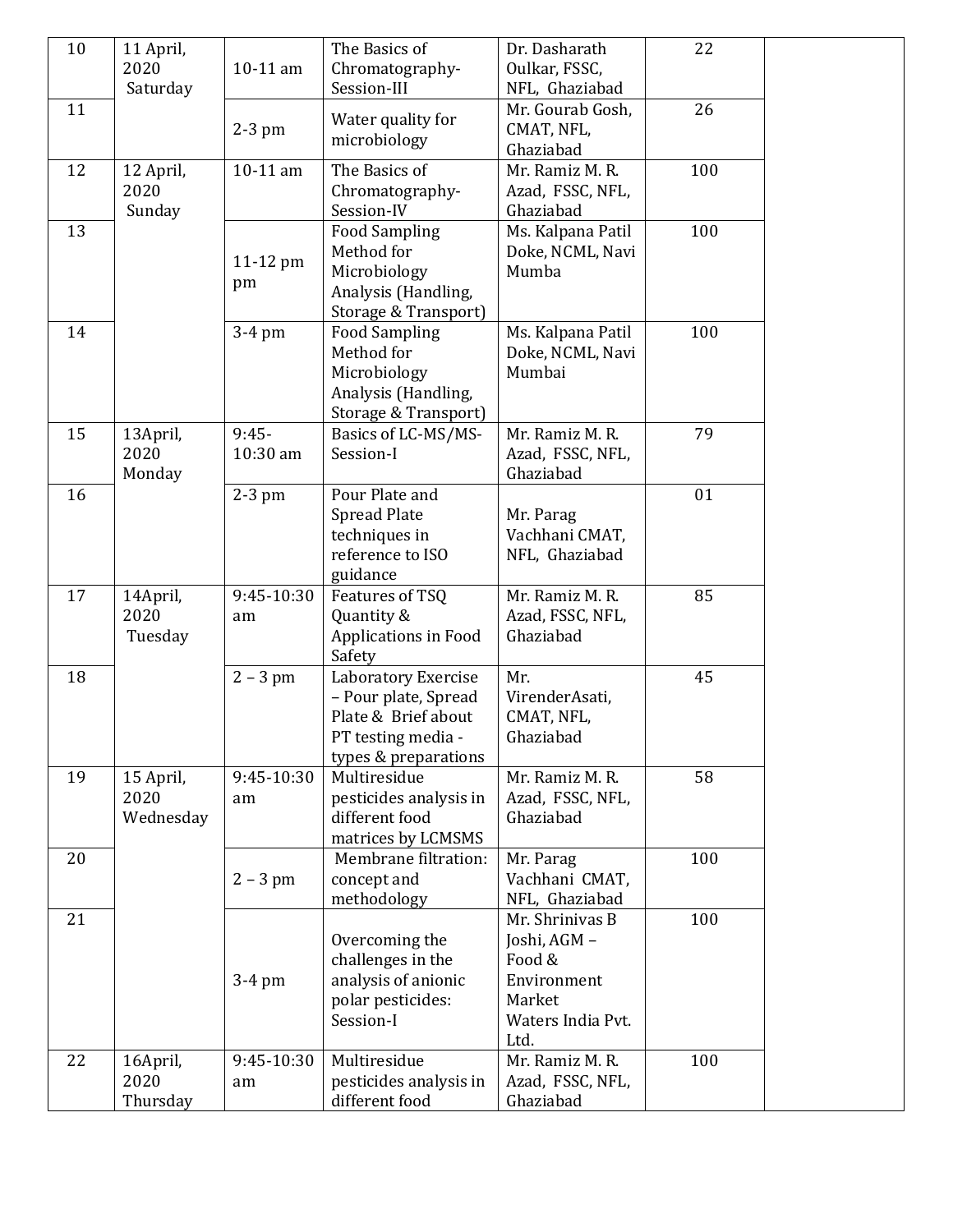|    |                                |                        | matrices by LCMSMS                                                                                  |                                                                                              |     |
|----|--------------------------------|------------------------|-----------------------------------------------------------------------------------------------------|----------------------------------------------------------------------------------------------|-----|
| 23 |                                | $2 - 3$ pm             | Rapid method for<br>detection of food<br>born pathogen.                                             | Mr. Rajasekhar<br>Pandarathil,<br>CMAT, NFL,<br>Ghaziabad                                    | 100 |
| 24 |                                | $3-4$ pm               | Overcoming the<br>challenges in the<br>analysis of anionic<br>polar pesticides<br>session -II       | Mr. Shrinivas B<br>Joshi, AGM - Food<br>& Environment<br>Market<br>Waters India Pvt.<br>Ltd. | 88  |
| 25 | 17 April,<br>2020<br>Friday    | 9:45-10:30<br>am       | Veterinary<br>drugs/Antibiotic<br>analysis by LCMSMS                                                | Mr. Ramiz M. R.<br>Azad, FSSC, NFL,<br>Ghaziabad                                             | 94  |
| 26 |                                | $2 - 3$ pm             | Pour Plate and<br><b>Spread Plate</b><br>techniques in<br>reference to ISO<br>guidance              | Mr. Parag<br>Vachhani CMAT,<br>NFL, Ghaziabad                                                | 100 |
| 27 | 19 April,<br>2020<br>Sunday    | $2 - 3$ pm             | Food Laboratory<br>Safety & Waste<br>Disposal<br>as GLP / ISO 17025:<br>2017.                       | Dr. Dinesh<br>Kumar, FSSAI, HQ                                                               | 100 |
| 28 | 20April,<br>2020<br>Monday     | $12:30-$<br>$1:30$ pm  | Samples<br>Preparations for<br><b>QUECHERS</b>                                                      | FSSC, NFL,<br>Ghaziabad                                                                      | 193 |
| 29 |                                | $2 - 3$ pm             | ISO 11133-<br>Preparation,<br>production, storage<br>and performance<br>testing of culture<br>media | Mr. Virendra<br>Asati, CMAT,<br>NFL, Ghaziabad                                               | 110 |
| 30 | 21 April,<br>2020<br>Tuesday   | $12:30-$<br>1:30 pm    | <b>Basics of Gas</b><br>Chromatography and<br>tandem mass<br>spectrometry-<br>Session-2             | Mr. Sarvendra P.<br>Singh                                                                    | 142 |
| 31 |                                | $2 - 3$ pm             | ISO compliant<br>Chromogenic Media<br>Alternatives                                                  | Mr. Virendra<br>Asati, CMAT,<br>NFL, Ghaziabad                                               | 90  |
| 32 | 22 April,<br>2020<br>Wednesday | $12:30 -$<br>$1:30$ pm | Application of GC-<br>MS/MS in Trace level<br>contaminant analysis<br>in different food<br>matrix   | Mr Subodh<br>Kumar Budak                                                                     | 134 |
| 33 |                                | 2-3pm                  | Convenient and<br>compliant media<br>solutions                                                      | Mr. Virendra<br>Asati CMAT, NFL,<br>Ghaziabad                                                | 98  |
| 34 |                                | 3-4 pm                 | <b>Method Validation</b><br>and Quality Control                                                     | Mr. Shrinivas B<br>Joshi AGM - Food                                                          | 65  |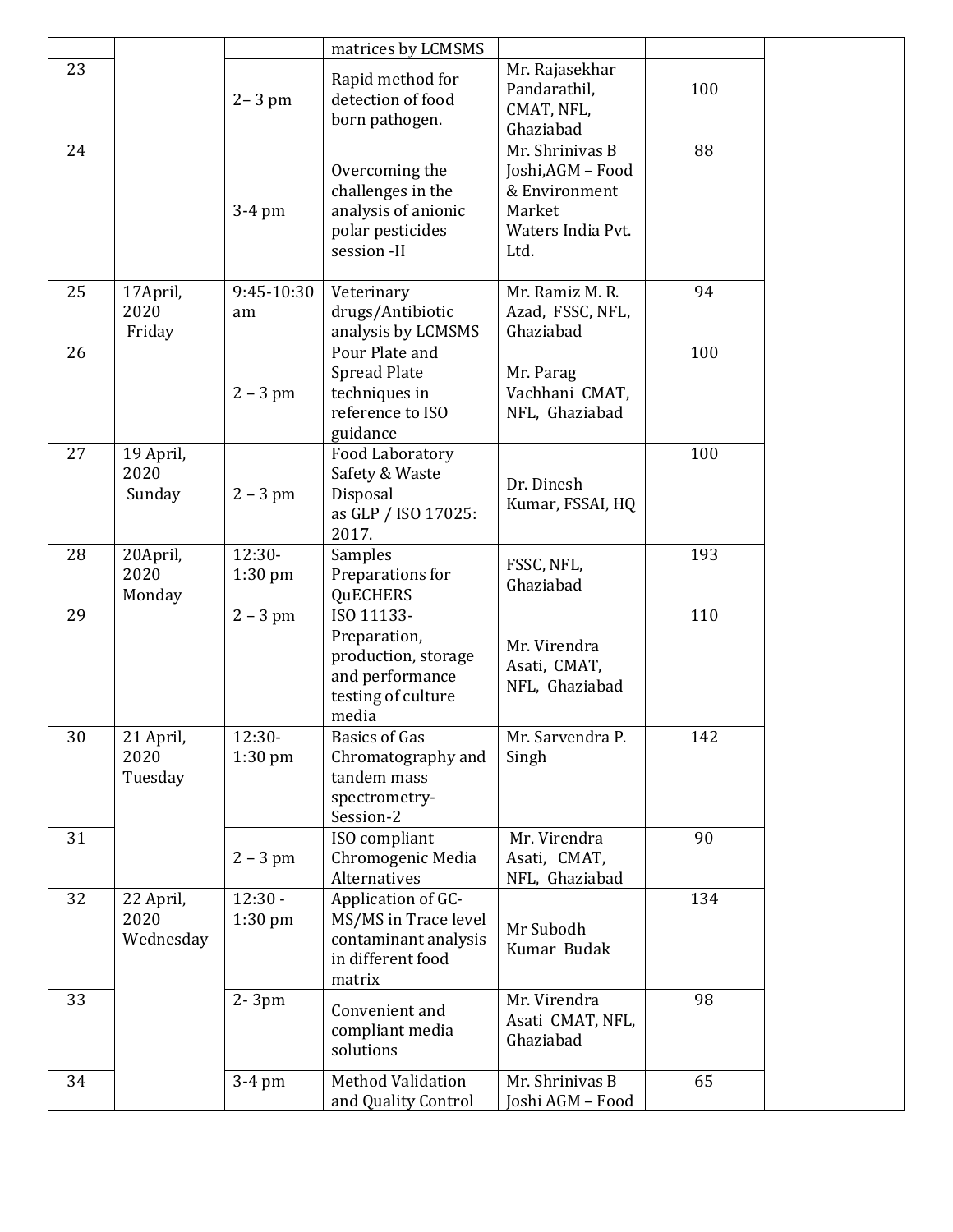|    |                            |                       | Procedures for<br>Pesticide Residues<br>Analysis in Food &<br>Feed -<br>SANTE/12682/201<br>9: Session-I                                                      | & Environment<br>Market<br>Waters India Pvt.<br>Ltd.                                           |     |  |
|----|----------------------------|-----------------------|--------------------------------------------------------------------------------------------------------------------------------------------------------------|------------------------------------------------------------------------------------------------|-----|--|
| 35 | 23/04/2020<br>Thursday     | $12:30-$<br>$1:30$ pm | Different sample<br>preparation<br>approach in Food<br>Safety session -1                                                                                     | Dr. Dasharath<br>Oulkar, FSSC,<br>NFL, Ghaziabad                                               | 113 |  |
| 36 |                            | $2-3$ pm              | <b>Bio Hazard</b><br>Management                                                                                                                              | Ms. Madhurima<br>Dwivedi, CMAT/<br>Dr Dinesh Kumar,<br><b>FSSAI</b>                            | 103 |  |
| 37 |                            | $3-4$ pm              | <b>Method Validation</b><br>and Quality Control<br>Procedures for<br>Pesticide Residues<br>Analysis in Food &<br>Feed -<br>SANTE/12682/201<br>9: Session-I   | Mr. Shrinivas B<br>Joshi, AGM-<br>Food &<br>Environment<br>Market<br>Waters India Pvt.<br>Ltd. | 80  |  |
| 38 | 24/04/20<br>Friday         | 12:30-1:30<br>pm      | Different sample<br>preparation<br>approach in Food<br>Safety session -2                                                                                     | Dr.Dasharath<br>Oulkar, FSSC,<br>NFL, Ghaziabad                                                | 146 |  |
| 39 |                            | $2-3$ pm              | Introduction to<br>proficiency testing                                                                                                                       | Ms. Kumud<br>Kushwaha,<br>CMAT, NFL,<br>Ghaziabad                                              | 110 |  |
| 40 |                            | $3-4$ pm              | <b>Method Validation</b><br>and Quality Control<br>Procedures for<br>Pesticide Residues<br>Analysis in Food &<br>Feed -<br>SANTE/12682/201<br>9: Session-III | Mr. Shrinivas B<br>Joshi<br>AGM - Food &<br>Environment<br>Market<br>Waters India Pvt.<br>Ltd. | 94  |  |
| 41 | 27April,<br>2020<br>Monday | 9:30<br>10:30 am      | Are they dead yet: An<br>insightful case study<br>related to viable but<br>non culturable cells<br>(VBNC) pathogens in<br>food industry                      | Indranil<br>Dr<br>Chatterjee, FSSC,<br>Ghaziabad                                               | 213 |  |
| 42 |                            | $3-4$ pm              | Method<br>Validation<br>and Quality Control<br>Procedures<br>for<br>Residues<br>Pesticide<br>Analysis in Food &<br>Feed<br>SANTE/12682/201<br>9: Session-II  | Mr. Shrinivas B<br>Joshi<br>AGM - Food &<br>Environment<br>Market<br>Waters India Pvt.<br>Ltd. | 180 |  |
| 43 | 28 April,                  | $9:30 -$              | Real time PC for                                                                                                                                             | Dr Indranil                                                                                    | 248 |  |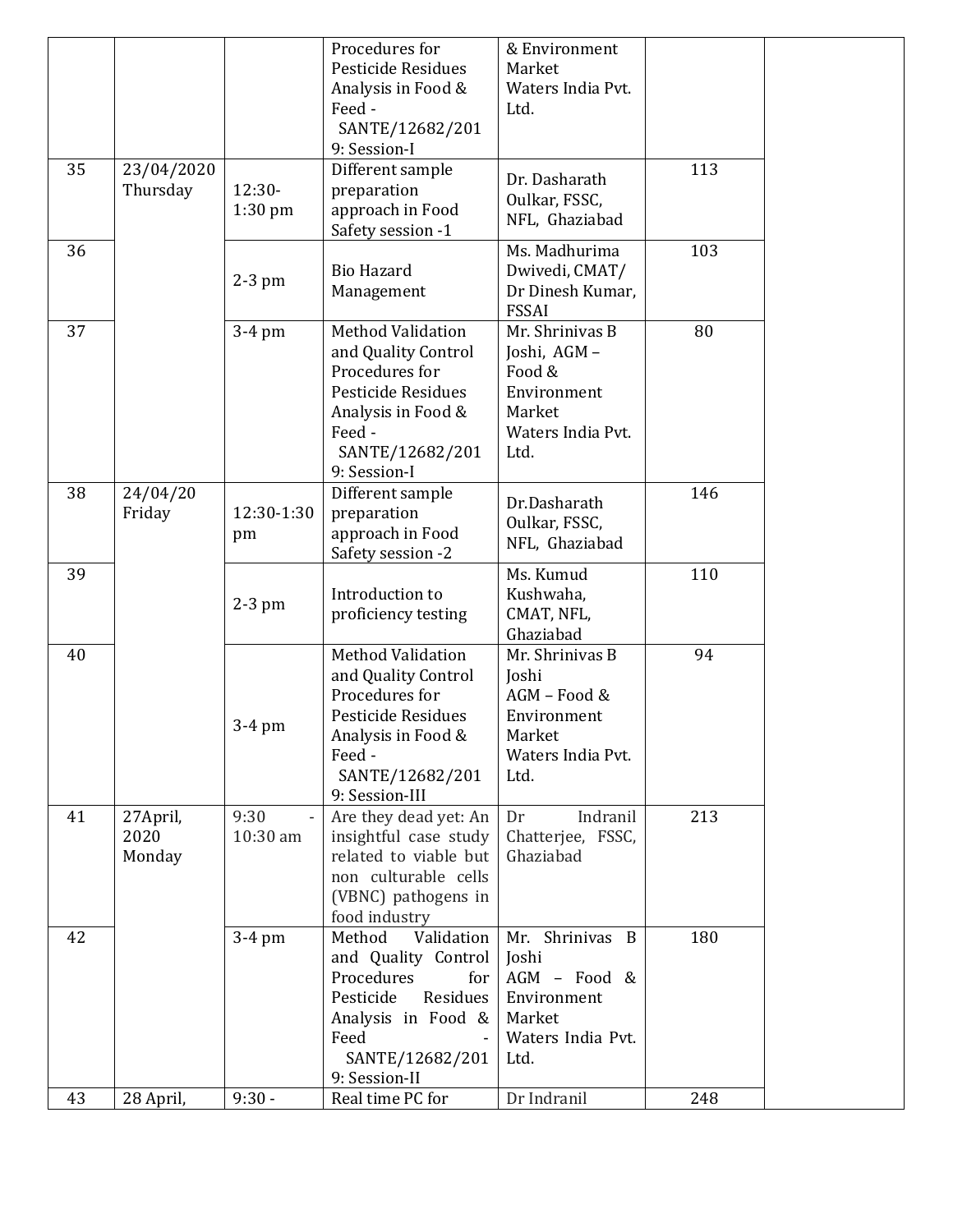|    | 2020                    | 10:30 am           | rapid food pathogen                 | Chatterjee, FSSC,                |     |           |
|----|-------------------------|--------------------|-------------------------------------|----------------------------------|-----|-----------|
|    | Tuesday                 |                    | detection system                    | Ghaziabad                        |     |           |
| 44 |                         |                    | A generic approach                  |                                  | 220 |           |
|    |                         |                    | for simultaneous                    |                                  |     |           |
|    |                         |                    | detection and                       | Mr. Ramiz M. R.                  |     |           |
|    |                         | $12:30 -$          | quantification of                   | Azad, FSSC, NFL,                 |     |           |
|    |                         | $1:30$ pm          | pesticides veterinary               | Ghaziabad                        |     |           |
|    |                         |                    | drugs and aflatoxin                 |                                  |     |           |
|    |                         |                    | in M1 in milk using<br><b>LCSMS</b> |                                  |     |           |
| 45 |                         |                    |                                     | Ms. Priyanka                     | 111 |           |
|    |                         | $2-3$ pm           | <b>Anaerobic Culturing</b>          | Datta, CMAT,                     |     |           |
|    |                         |                    | applications                        | NFL, Ghaziabad                   |     |           |
| 46 |                         |                    | Design of Experience                | Dr Jitendra                      | 199 |           |
|    |                         |                    | for method                          | Kelkar,                          |     |           |
|    |                         | $3-4$ pm           | Development of new                  | Shimadzu                         |     |           |
|    |                         |                    | molecules                           | Analytical Pvt. ltd              |     |           |
| 47 | 29 April,               | 9:30 am            | GMO detection &                     | Dr Indranil                      | 245 |           |
|    | 2020                    | 10:30              | Quantification in                   | Chatterjee, FSSC,                |     |           |
|    | Wednesday               |                    | food industry                       | NFL Ghaziabad                    |     |           |
| 48 |                         | $12:30-$           | Mycotoxins analysis                 | Dr.Dasharath                     | 233 |           |
|    |                         | $1:30$ pm          | in food matrix                      | Oulkar, FSSC,                    |     |           |
| 49 |                         |                    | New culture media                   | NFL, Ghaziabad                   | 104 |           |
|    |                         | $02:00-$           | ISO<br>22964:<br>acco.              | Mr. Virenda Asati                |     |           |
|    |                         | 03:00 pm           | 2017 for detection of               | CMAT,<br>NFL,                    |     |           |
|    |                         |                    | Cronobacter spp.                    | Ghaziabad                        |     |           |
| 50 |                         |                    | Workflow for                        | Mr Anant Lohar,                  | 298 |           |
|    |                         | $3:00-$            | residual analysis on                | Shimadzu                         |     |           |
|    |                         | 4:00 <sub>pm</sub> | <b>LCMS</b>                         | Analytical Pvt. ltd              |     |           |
|    |                         |                    |                                     | Total (A)                        |     | 5296      |
| 51 | 6 April, 2020           | 11.30 am           | Understanding the                   | Mr. Irmia                        | 270 | ITC-FSAN, |
|    | Monday                  | $-12.30$           | <b>Concept and Sources</b>          | Katamgari, Asst.                 |     | Mumbai    |
|    |                         | pm                 | of Migration                        | Director,                        |     |           |
|    |                         |                    |                                     | FSSAI, ITCFSAN                   |     |           |
| 52 | 7 April 2020<br>Tuesday | $11.30 -$          | Label checks in                     | Ms. Sukanya                      | 300 |           |
|    |                         | am-<br>12.30 pm    | imported Foods                      | Pondugala,<br>Technical Officer, |     |           |
|    |                         |                    |                                     | FSSAI, WR                        |     |           |
| 53 | 8 April, 2020           | 11.30 am           | Developing a Food                   | Ms.Subhaprada                    | 490 |           |
|    | Wednesday               | $-12.30$           | Recall Plan                         | Nishtala, Director               |     |           |
|    |                         | pm                 |                                     | In-Charge,                       |     |           |
|    |                         |                    |                                     | <b>ITCFSAN</b>                   |     |           |
| 54 | 9 April, 2020           | 11.30 am           | Differentiating                     | Dr. Prabodh                      | 498 |           |
|    | Thursday                | $-12.30$           | between a drug and a                | Halde, Head                      |     |           |
|    |                         | pm                 | supplement - an over                | Regulatory,                      |     |           |
|    |                         |                    | view                                | Marico                           |     |           |
|    |                         |                    |                                     |                                  |     |           |
| 55 | 10 April,               | 11.30 am           | <b>Product Regulatory</b>           | Mr. Amol Jagtap,                 | 500 |           |
|    | 2020 Friday             | $-12.30$           | Compliance: Product                 | Technical Officer,               |     |           |
|    |                         | pm                 | Testing                             | FSSAI, WR                        |     |           |
| 56 | 13 April, 2020          | 11.30 am           | Requirements<br>Overview of         | Dr Vaibhav                       | 500 |           |
|    |                         |                    |                                     |                                  |     |           |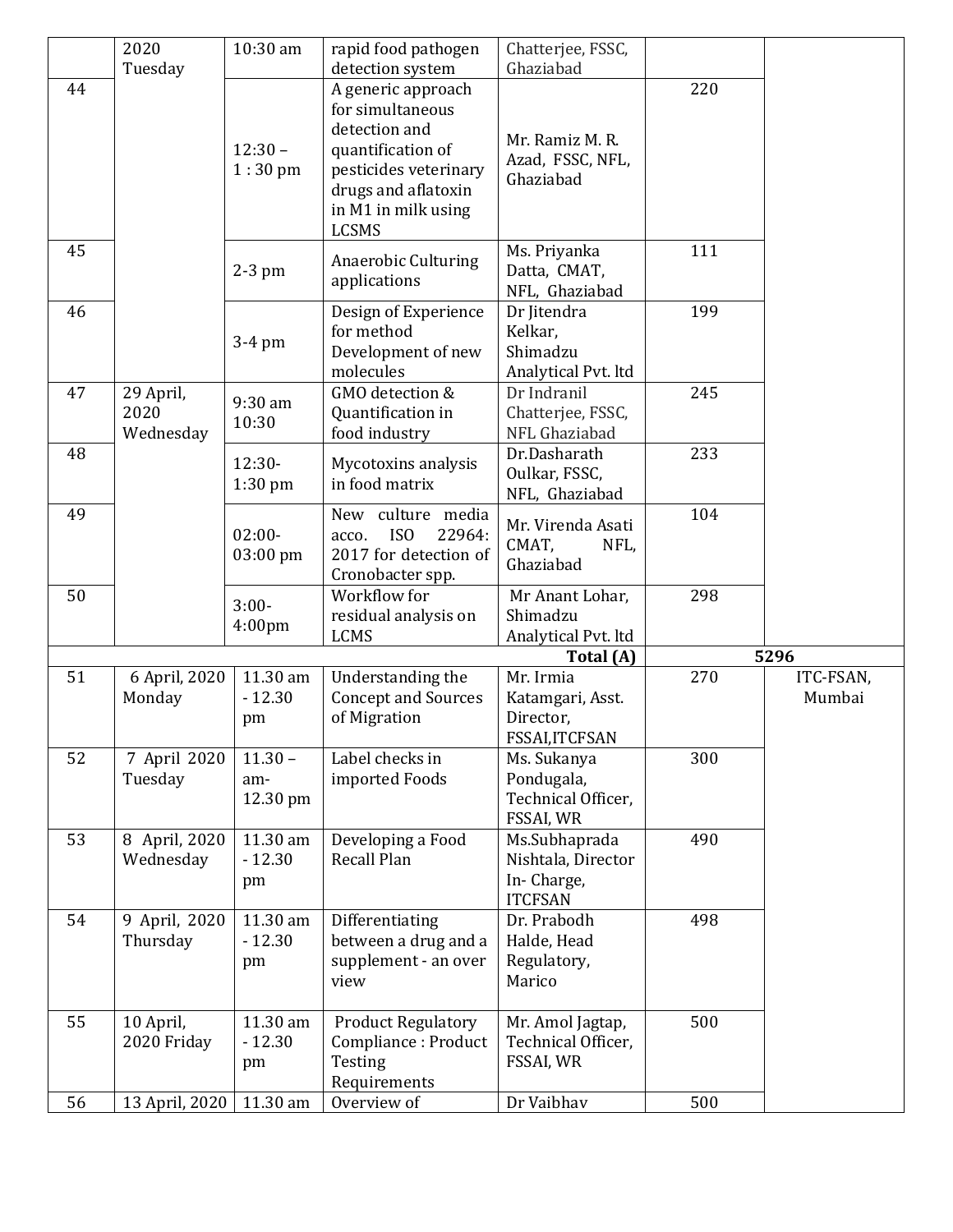|    | Monday         | $-12.30$             | regulations for Infant         | Kulkarni, Abbott                    |      |  |
|----|----------------|----------------------|--------------------------------|-------------------------------------|------|--|
|    |                | pm                   | foods                          | Industries(TBC)                     |      |  |
| 57 |                | $14.30 -$            | How to Read Food               | Ms. Rashida                         | 500  |  |
|    |                | 15.30 pm             | Labels?                        | Vapiwala, Label<br>blind            |      |  |
| 58 | 14 April,      | $11.30 -$            | Licensing and                  | Ms. Sheela Gauli,                   | 495  |  |
|    | 2020           | am 12.30             | <b>Registration Process</b>    | Asst.                               |      |  |
|    | Tuesday        | pm                   |                                | Director, FSSAI,<br><b>WR</b>       |      |  |
| 59 |                | $4:00 -$             | Method Validation-             | Dr. Anoop                           | 500  |  |
|    |                | 5.00 pm              | National and                   | Krishnan, AD,                       |      |  |
|    |                |                      | International<br>Perspective   | EIA, Kochi                          |      |  |
| 60 | 15 April,      | 11.30 am             | Nutrition in the time          | Dr. Shashank                        | 500  |  |
|    | 2020           | $-12.30$             | of Covid-19                    | Joshi, Padmashri,                   |      |  |
|    | Wednesday      | pm                   |                                | Chair of                            |      |  |
|    |                |                      |                                | International                       |      |  |
|    |                |                      |                                | <b>Diabetes</b>                     |      |  |
|    |                |                      |                                | Federation, SEA                     |      |  |
| 61 | 16 April, 2020 | 11.30 am<br>$-12.30$ | Organic foods-                 | Mr. Vasudeva,<br><b>IMO Control</b> | 490  |  |
|    | Thursday       | pm                   | Regulation and<br>Practices    | (TBC)                               |      |  |
| 62 |                | 16:00 am             | Sampling and sample            | Shri Palanikumar                    | 500  |  |
|    |                | $-17:00$             | handling of food with          | AD EIA Kochi                        |      |  |
|    |                | pm                   | trade implications             |                                     |      |  |
| 63 | 17 April,      | 11.30                | <b>Concept of Risk</b>         | Dr. Prabodh                         |      |  |
|    | 2020 Friday    | am-                  | Assessment                     | Halde, Head                         |      |  |
|    |                | 12.30 pm             |                                | Regulatory,                         | 600  |  |
|    |                |                      |                                | Marico                              |      |  |
| 64 | 18 April,      | $4:00 -$             | Post harvest losses of         | Dr. Sanu Jacob,                     |      |  |
|    | 2020           | 5.00 pm              | fruits and vegetables:         | Director, QA,                       | 844  |  |
|    | Saturday       |                      | Challenges and                 | <b>FSSAI</b>                        |      |  |
| 65 | 20 April,      | $02.30 -$            | Opportunities<br>Introduction, | Dr Satish                           |      |  |
|    | 2020 Monday    | 03.30 pm             | Handling,                      | Chandra Shukla                      |      |  |
|    |                |                      | Preparation and                | AD EIA Mumbai                       | 850  |  |
|    |                |                      | storage of reference           |                                     |      |  |
|    |                |                      | standards                      |                                     |      |  |
| 66 | 21 April,      | $04:00 -$            | Hazards and its                | Shri Peer                           | 1200 |  |
|    | 2020           | 05.00 pm             | Management in food             | Mohamed AD EIA                      |      |  |
|    | Tuesday        |                      | testing laboratory-An          | Kolkata                             |      |  |
|    |                |                      | over view                      |                                     |      |  |
| 67 | 22 April,      | 11.30 am             | Safety of Food                 | Mr. Ritesh                          |      |  |
|    | 2020           | $-12.30$             | Additives and its              | Mathur, Director-                   |      |  |
|    | Wednesday      | pm                   | Regulation                     | F2F Food and                        | 1700 |  |
|    |                |                      |                                | Beverage<br>Consultants             |      |  |
| 68 | 23 April,      | $4:00 -$             | Labelling                      |                                     |      |  |
|    | 2020           | 5.00 pm              | Requirements for               | Mr. Sachin<br>Achintalwar,          |      |  |
|    | Thursday       |                      | Food Products as per           | President                           | 1400 |  |
|    |                |                      | The Legal Metrology            | AFST(I)                             |      |  |
|    |                |                      | (Packaged                      | Bengaluru                           |      |  |
|    |                |                      | Commodities) Rules,            |                                     |      |  |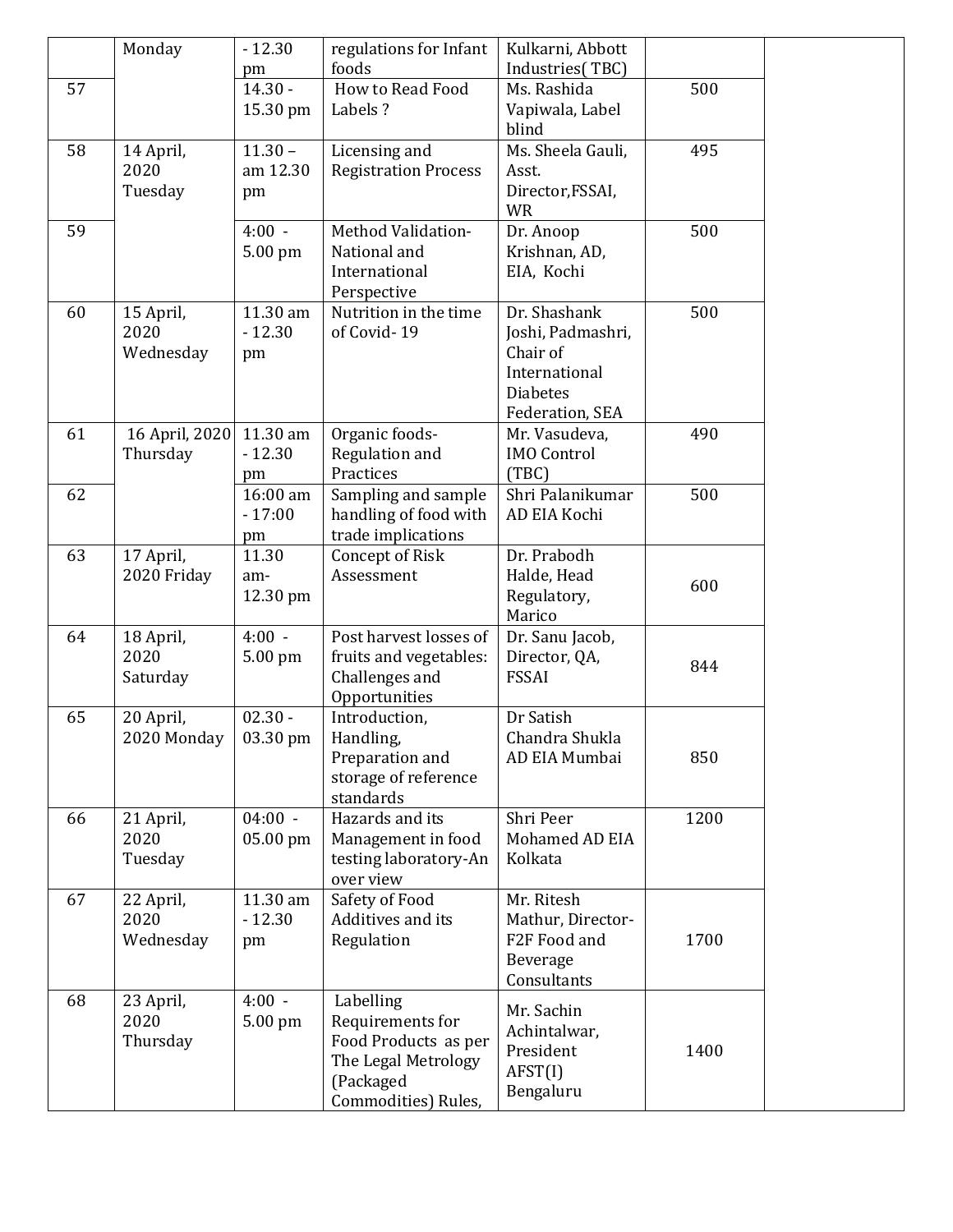|          |                                |                                    | 2011.                                                                                                                                              |                                                                                                                                                                                            |      |                              |
|----------|--------------------------------|------------------------------------|----------------------------------------------------------------------------------------------------------------------------------------------------|--------------------------------------------------------------------------------------------------------------------------------------------------------------------------------------------|------|------------------------------|
| 69       | 24 April,<br>2020<br>Friday    | 11:30am-<br>12:30 pm               | Gluten Free products<br>- Global market and<br>Requirements                                                                                        | Ms. Chinmayee<br>Deulgaonkar,<br>Managing<br>Director,<br>FoodChain ID                                                                                                                     | 1700 |                              |
| 70       | 27 April,<br>2020 Monday       | 11.30 am<br>$-12.30$<br>pm         | Awareness on the<br>FoSTaC COVID 19<br>training                                                                                                    | <b>FSSAI FoSTaC</b><br>Team                                                                                                                                                                | 1100 |                              |
| 71       | 28 April,<br>2020<br>Tuesday   | 11.30 am<br>$-12.30$<br>pm         | <b>Understanding IP for</b><br><b>Innovations in Food</b><br>Industry                                                                              | Mr. Ashish Jogi<br><b>FUDTEKEY</b><br><b>SOLUTIONS LLP</b>                                                                                                                                 | 1094 |                              |
| 72       |                                |                                    |                                                                                                                                                    | Dr Vijay Pal<br>Singh,<br><b>FSSAI</b>                                                                                                                                                     |      |                              |
| 73<br>74 | 29 April,<br>2020<br>Wednesday | 11.00 am<br>$-01:00$<br>pm         | Training on sampling<br>for microbiological<br>testing: Meat and<br>poultry processing<br>(For Industry)                                           | Dr Rupesh<br>Waghmare,<br>Dept of Vet.<br>Public Health,<br>College of Vet.<br>Sci. Parbhani<br>Dr Kiran<br>Bhilegaonkar,<br>, Training and<br><b>Education Centre,</b><br>ICAR-IVRI, Pune | 42   |                              |
|          |                                |                                    |                                                                                                                                                    |                                                                                                                                                                                            |      |                              |
|          |                                |                                    |                                                                                                                                                    | Total (B)                                                                                                                                                                                  |      | 16,073                       |
| 75       | 14 April,<br>2020 Tuesday      | 10.30<br>$a.m. -$<br>12:00<br>p.m. | <b>Basics of Sample</b><br>Preparation<br><b>Techniques for Food</b><br>Matrices                                                                   | Dr. Rajni Mujoo,<br>Agilent<br>Technologies<br><b>International Pvt</b><br>Ltd                                                                                                             | 140  | QA Division,<br><b>FSSAI</b> |
| 76       | 15 April, 2020<br>Wednesday    | $\overline{10:}30 -$<br>12:00 pm   | <b>Basic Concepts of</b><br>ICP-MS and its                                                                                                         | Mr Suhas Ghule,<br>PerkinElmer                                                                                                                                                             | 120  |                              |
| 77       | 16 April, 2020<br>Thursday     | 10.30<br>$a.m. -$<br>11:30<br>a.m. | application<br>LC-MS/MS Part 1:<br>Basics of technique,<br>Sources of antibiotic<br>residues in food and<br>their analysis, Data<br>interpretation | Mr. Vikrant Goel,<br>Agilent<br>Technologies<br><b>International Pvt</b><br>Ltd                                                                                                            | 220  |                              |
| 78       | 17 April, 2020<br>Friday       | 10.30<br>$a.m. -$<br>11:30<br>a.m. | GC-MS/MS Part 1:<br>Basics of technique,<br>Sources of pesticide<br>residues in food and<br>their analysis, Data<br>interpretation                 | Dr. Soma<br>Dasgupta,<br>Agilent<br>Technologies<br><b>International Pvt</b><br>Ltd                                                                                                        | 232  |                              |